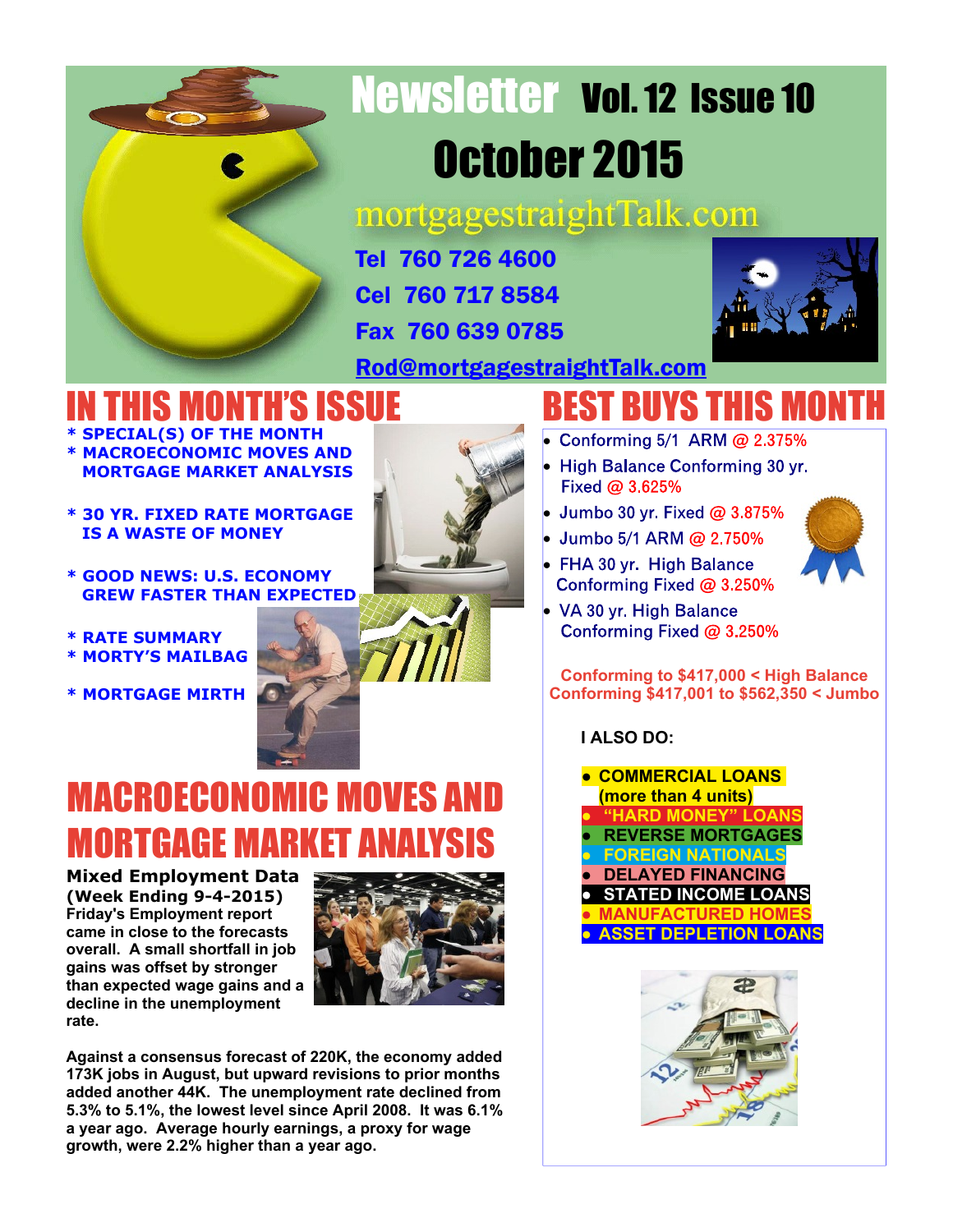

**Investors had been looking to the Employment report to provide more clarity on whether the Fed will begin to raise the federal funds rate at the September 17 meeting. The on target data provided little guidance, however, and investors remain divided. One reason is that recent comments from Fed officials have spanned the spectrum from fully supportive to strongly against. There is broad agreement that the performance of the labor market is on track to match the Fed's conditions for a rate hike. Inflation, however, is much more debatable. Core inflation has held far below the Fed's target level of 2.0%, and potentially slower economic growth around the world has reduced expectations for future inflation.**

### **Waiting for the Fed (Week Ending 9-11-2015)**

**Investors remain divided about whether the Fed will raise the federal funds rate on Thursday. Fed officials have stated that policy decisions will be determined by the performance of the economy, but recent comments reveal mixed views on whether the conditions for a rate hike have been met. The labor market has continued to perform well, but the inflation rate remains well below the Fed's target level of 2.0%. The uncertainty about the outcome makes it likely that Thursday's Fed statement and press conference will cause a large market reaction.**

**Following the decline in the unemployment rate to a multi-year low seen last week, additional labor market data released on Wednesday contained more good news for the economy. The JOLTS report indicated that job openings in July jumped to the highest level since the data collection began in 2000.**

**In addition, the "quit" rate remained high. Economists generally view a willingness for employees to voluntarily leave their jobs as a sign that they have confidence in their prospects for finding a new job. The number of hires declined in July, possibly indicating that employers need to raise wages to attract workers.**

#### **No Rate Hike (Week Ending 9-18-2015)**

**Heading into Thursday's Fed announcement, investors were split about whether the Fed would raise the federal funds rate for the first time since 2006. The Fed chose to make no change. The Fed's Statement cited concerns that weaker global economic growth could exert downward pressure on U.S. inflation rates. Fed officials lowered their forecasts for inflation for the next several years.**

**Mortgage rates fell following the comments from the Fed. They fell because expected future inflation levels are a key component in setting mortgage rates. The Fed's guidance forecasts made investors willing to accept lower rates.**

**In addition, investors were comforted by another inflation reading which was consistent with the Fed's guidance. The consumer price index data (CPI) released this week revealed that core CPI inflation, which excludes volatile food and energy prices, was again just 1.8% higher than a year ago. Inflation has held steady at low levels all year**.



### **Yellen Clarifies Policy (Week Ending 9-25-2015)**

**On Thursday night, Fed Chair Yellen gave her first speech since the Fed meeting on September 17. She clarified many of the issues which had created uncertainty for investors. She said that she expects that a federal funds rate hike will be appropriate before the end of the year. She also reassured investors that the U.S. economy is strong enough to handle a rate hike. She noted that the impact of global economic weakness on the U.S. was not likely to be significant enough to have much influence on future Fed policy. After her speech, global stock markets rallied and mortgage rates moved higher.**

**The housing data released over the past week was encouraging. August new home sales increased 6% from July to the highest level in over seven years. New home sales were 22% higher than a year ago. While August's existing home sales decreased a little from July, they remained near multi-year highs.**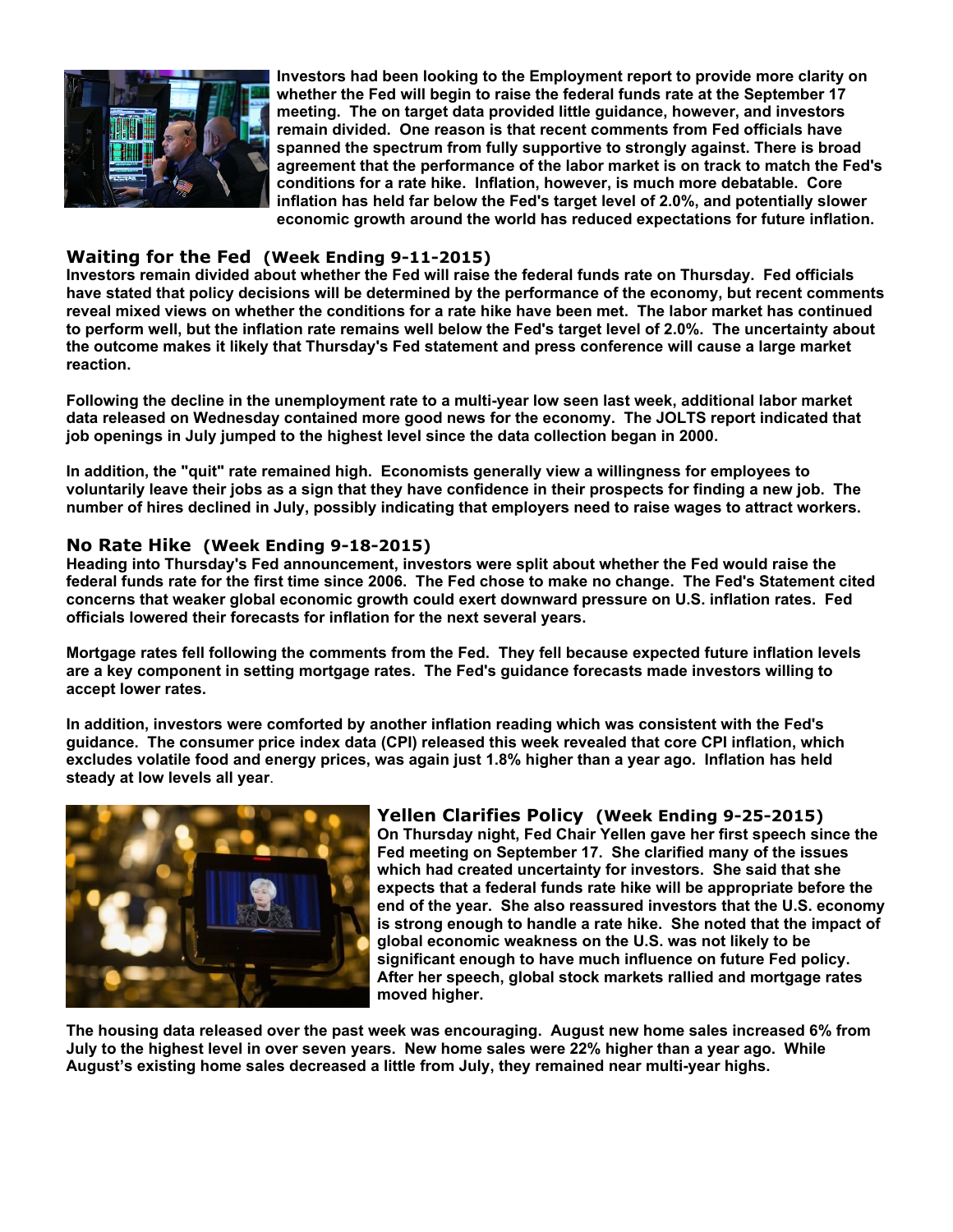# THE 30 YEAR FIXED RATE MORTGAGE IS A WASTE OF M

**It's dismaying watching people pay more in mortgage interest than they have to. Yet a large number of them do because bankers & loan officers find it easier to sell mortgage products with longer terms because of the larger yield spreads. In America, the longest conforming standard is 30 years.**

### **HERE ARE THE FACTS**

**According to the National Association of Realtors (NAR) and California Association of Realtors (CAR) the average American homeowner moves once every 7.2 years. For Californians, it's a bit shorter at 6 years 4 months. The Federal Home Loan Mortgage Corporation (FHLMC) also known as Freddie Mac reports that refinances among American homeowners fell from 5.8 years in 2012 to 4.7 years in the first quarter of 2015. The average Californian accelerates this statistic by a few more months, coming in at 3 years and 9 months.**



### **WANT PROOF?**

**If you don't believe me, ask yourself and your friends this question: Have you ever paid off a 30 yr. fixed rate mortgage? My guess is that you won't find a single person affirming that they have. Some may say, "Yes." But, that is because they misunderstood the question: When you ask how, they explain that they did this when they sold their home. Strictly speaking, the sale of the property retired the outstanding mortgage debt, not their making payments.**



### **SO WHAT?**

**Of all of the people who took out 30 yr. fixed rate mortgages either as the result of a purchase or a refinance, only 3% kept them to completion. That means that 97 out of 100 people with fixed rate mortgages either moved or refinanced before they paid off their mortgage. Yet, the interest rates for a 30 yr. mortgage are approximately 1 to 1.5% higher than for a 5/1 or 7/1 ARM. So, that means that most borrowers are paying a premium of 1 to 1 ½ percent more for something that they will never use. How dumb is that?**

## **BE A LITTLE CYNICAL**

**The next time someone is promoting a 30-year fixed ask them: 1) What was your major in college or grad school? 2) How many times have you refinanced before? 3) Ask them what is the current yield on 10-year treasury note? 4) Where was the 10-year treasury yield 10, 20, and 30 years ago? 5) If they are a homeowner? 6) How much more are you going to make off of me if I go with a 30 yr. fixed rate?**

**As we've already seen, the average American's residence in a home that they live in and own is 7 years. Borrowing on the long end of a fixed rate (30 years) is a sub-optimal use of funds. That being the said, why on earth would anyone be interested in 30-year fixed rate mortgage? It's a 23 year + overestimation of ownership and a serious miscalculation based on the statistics at hand. With a 5/1 ARM, your underestimation is only 1-2 years, which is tolerable.**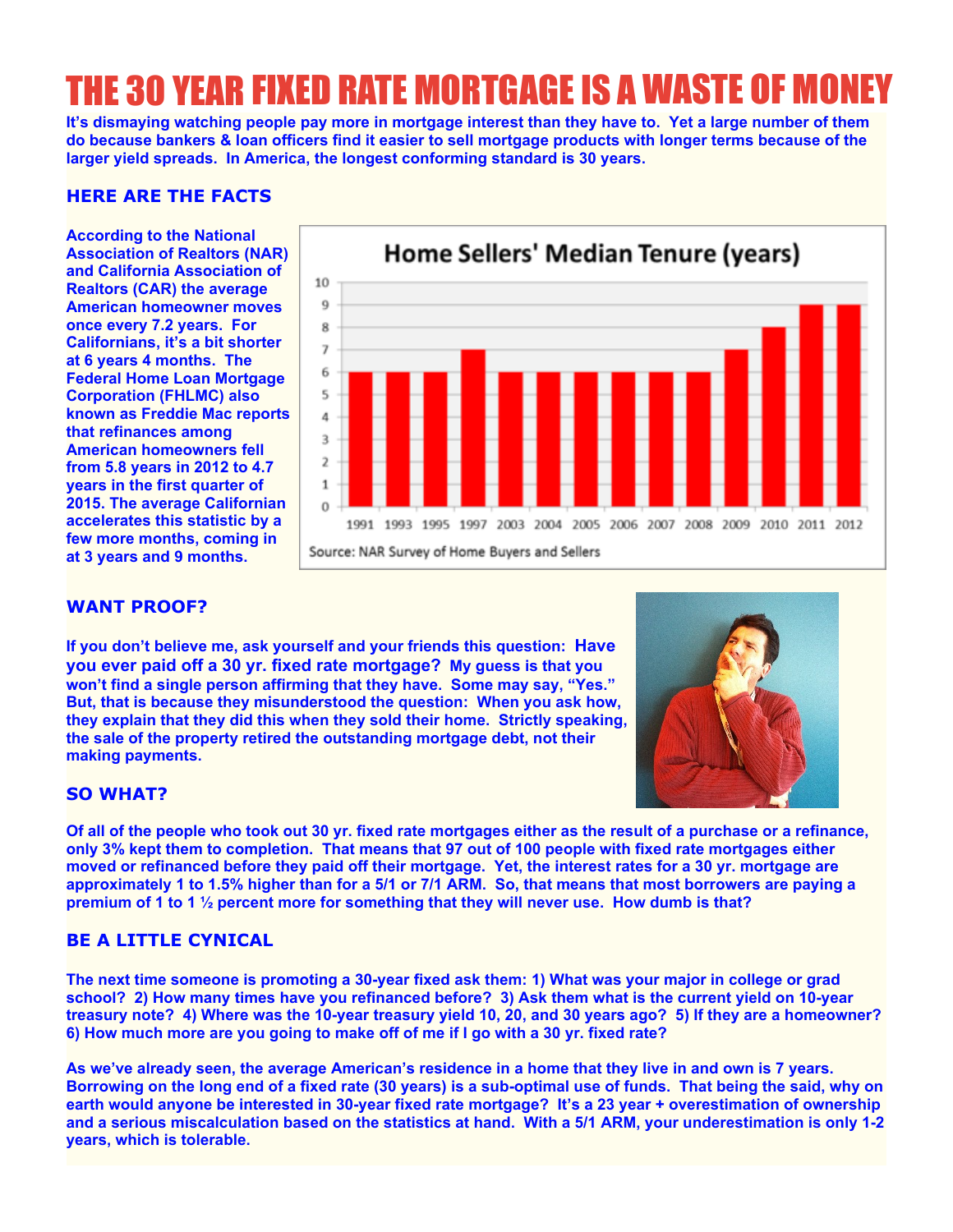**The people pushing 30-year fixed loans: 1) Are not economics majors or bond traders, but the media touting the conventional wisdom or 2) They have a vested interest in your borrowing as long as possible so as to make as much money off a loan as possible. The higher the rate, the better the spread, with 30 yr. fixed rate loans having the most generous spread of all.**



### **WHY THIS IS SO**

**It's important to understand that the time value of money and inflation. A dollar today is worth more than a dollar tomorrow. This concept is also reflected in what is known as the upward sloping yield curve, the longer you borrow the higher your interest rate. If you borrow money from me today to pay me back tomorrow, I won't charge you interest. But, if you want to borrow money from me today, to pay back over the**

**next 30 years, you sure as hell better believe I'm going to charge you an interest premium to counteract the rate of inflation, and factor in a reward for the risk of default, and a profit for the use of my money.**

#### **THUS…**

**Ideally, one should match their fixed rate with length of their stay. If you plan to live in your house for 10 years, take out a 10 year fixed rate (amortizing over 30 years) as the most conservative loan duration. A 10 year fixed rate is cheaper than a 20 year or 30 year fixed rate. It is only logical that you match your mortgage fixed rate with your expected duration of stay. Sure, you might stay longer, but you might also stay shorter as well. If you know you plan to stay in your house forever, it's more justifiable to take out a 30-year fixed, but I still wouldn't because 1) You will likely pay down your loan faster than 30 years, and 2) The spreads are unjustly high in this environment.**



#### **FIXED RATES VS. ARMS**

**Adjustable rate loans have an interest rate caps. People think, thanks to fear mongering by the media and mortgage officers, that once the adjustable rate loan period is over, your mortgage rate will skyrocket and make things super-unaffordable. This is not the case because everything is relative and rates are capped. If I'm refinancing into a 5/1 ARM at 2.625% with all fees included, and after 5 years, the interest rate can reset one time to a maximum of 7.25%. Big deal! Remember, because it is adjustable it may also fall below that cap rate of 7.25%. (Note: In the past 200 years, mortgage rates have only been above 6% during 26 of those years). Even so, after 5 years, if I don't pay any extra principal, my principal mortgage amount is about 10% less. A 7.25% mortgage rate on a 10% lower principal amount is very affordable.**

**If rates rocket higher, you will be celebrating. Why? Because things don't happen in a vacuum. The 10-year yield is a reflection of inflation expectations. If the 10-year yield, and therefore mortgage rates are skyrocketing, that means inflation expectations are at the very least skyrocketing. However, you don't have inflation expectations going higher unless demand for real goods and services is going higher. Higher demand is a reflection of a stronger economy or inflating the value of your real assets (property), as well! So what if inflation rises from 2% to 5%, causing your mortgage to reset to 7% due to the 3% spread? If your home is now inflating by 5%, and you have a 80% loan-to-value ratio, your cash on cash return is going up by 25%!**

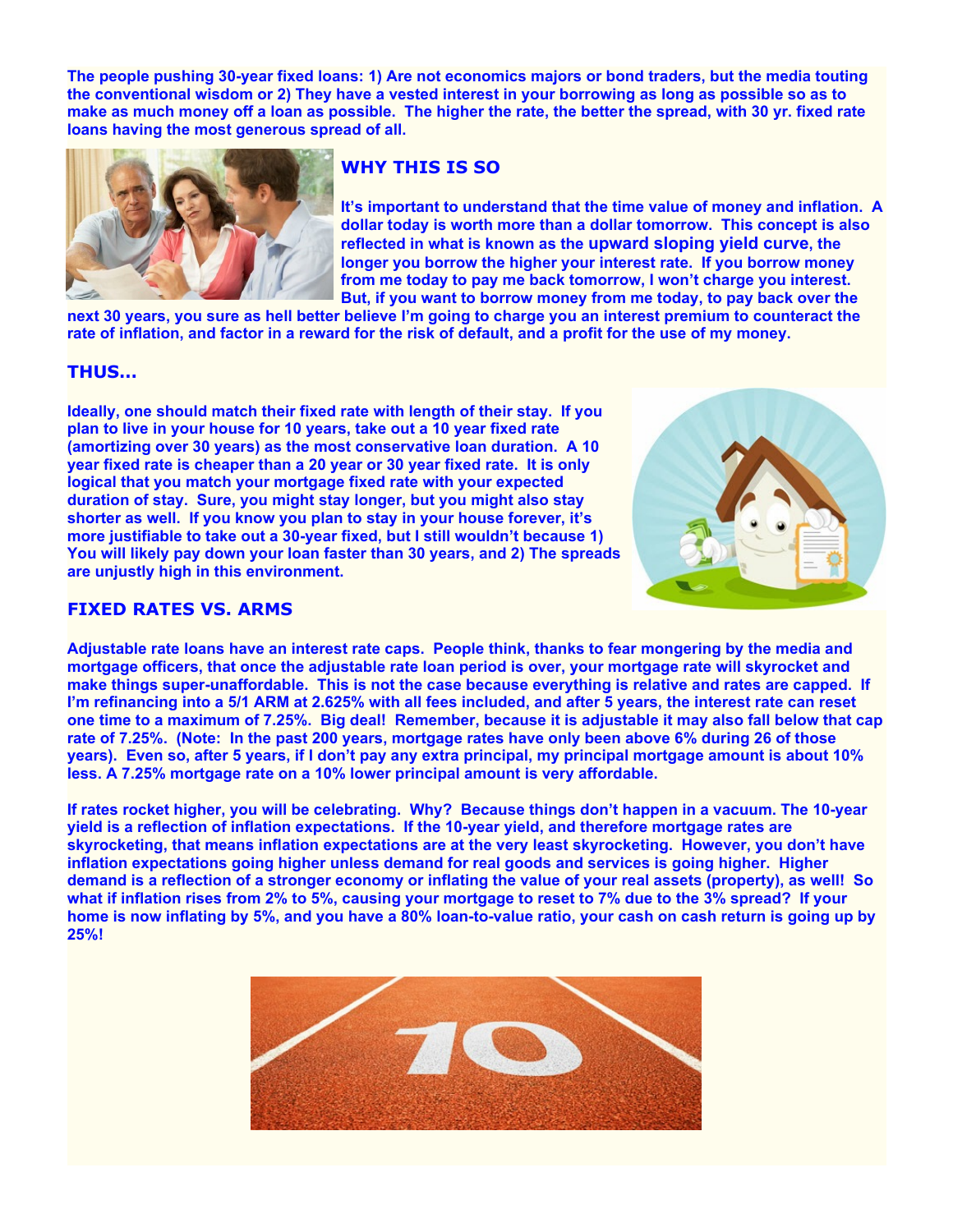

# **WHAT IS YOUR PEACE OF MIND WORTH?**

**Insurance salesmen and mortgage officers are very skilled at evoking fear. They will paint worst case scenarios of hyper-inflation and crushing payments so you can pay more money now than you should. A 30-year fixed may provide great peace of mind that your payments will never go up. In fact, your real payments will actually go down over time because you will be paying back a fixed loan with ever cheaper dollars thanks to inflation. The question is, at what price is this worth?**

**Given that the yield curve is upward sloping, you must study the spreads between each borrowing point. A 30-year fixed rate loan of \$1M is currently around 4.25% vs. 2.75% for a 5/1 ARM. One million dollars @ 4.25% results in annual payments totaling \$59,032.80 per year of which the interest is \$41,174.13 vs. annual payments totaling \$29,714.48 of which the interest is \$29,714.48 on a 5/1 ARM at 3%. The difference is \$12,459.65 more in interest expense (\$41,174 - \$29,714.48) you will have to pay every year for the length of ownership. If the average length of ownership is 7 years, that's \$87,217.55 more in interest expense you would have paid if you borrowed a fixed rate for 30 years. If interest rates stayed the same (not down as it has for the past 30 years), then you would have paid over \$253,208 more in interest during the lifetime of the 30 year fixed loan! That is just ridiculous. If your peace of mind, however, is worth \$87,217 or \$253,208, and you can't handle the reality of economics, don't know your options, and/or don't believe in yourself, then why not.**

## **THE SMART MOVE**

**The smart move, if one can afford the payments, is to graduate to a shorter term—going from a 30 year term to a 20 or a 15. The interest rates are also cheaper on the shorter term loans.**



# **GOOD NEWS: THE U.S. ECON** GREW FASTER THAN EXPECTED



**The U.S. economy was in even better shape than we thought between April and June. The U.S. economy grew 3.7% in the second quarter, a very big upward revision than the first official estimate, 2.3%, according to the Commerce Department's measure of gross domestic product, the broadest measure of economic activity. Economists projected the new number to be 3.2%.**

**The Thursday's upward revision is welcome news as China's slowing economy is sparking volatility in stock markets, plunging currencies in emerging markets and potentially delaying a rate hike from the U.S. Federal Reserve. Construction and business spending rose in the three months, helping drive the overall GDP number up.**

**The good economic data only increases the speculation about when the Fed will raise its key interest rate. For much of the summer, economists believed the Fed would do a rate hike in September. But with China's devaluation of the Yuan, and the recent turmoil in U.S. stock markets, the consensus is gradually shifting to December for a rate hike.**



**New York Fed President William Dudley says a September rate hike is "less compelling," now, but he didn't completely rule it out either. Even Dudley mentioned on Wednesday that he anticipated GDP going higher, and he said the U.S. economy is still doing well.**

**Rate hike rumblings aside, the revised GDP figure shows that the U.S. economy is still having a solid year despite all the headwinds abroad.**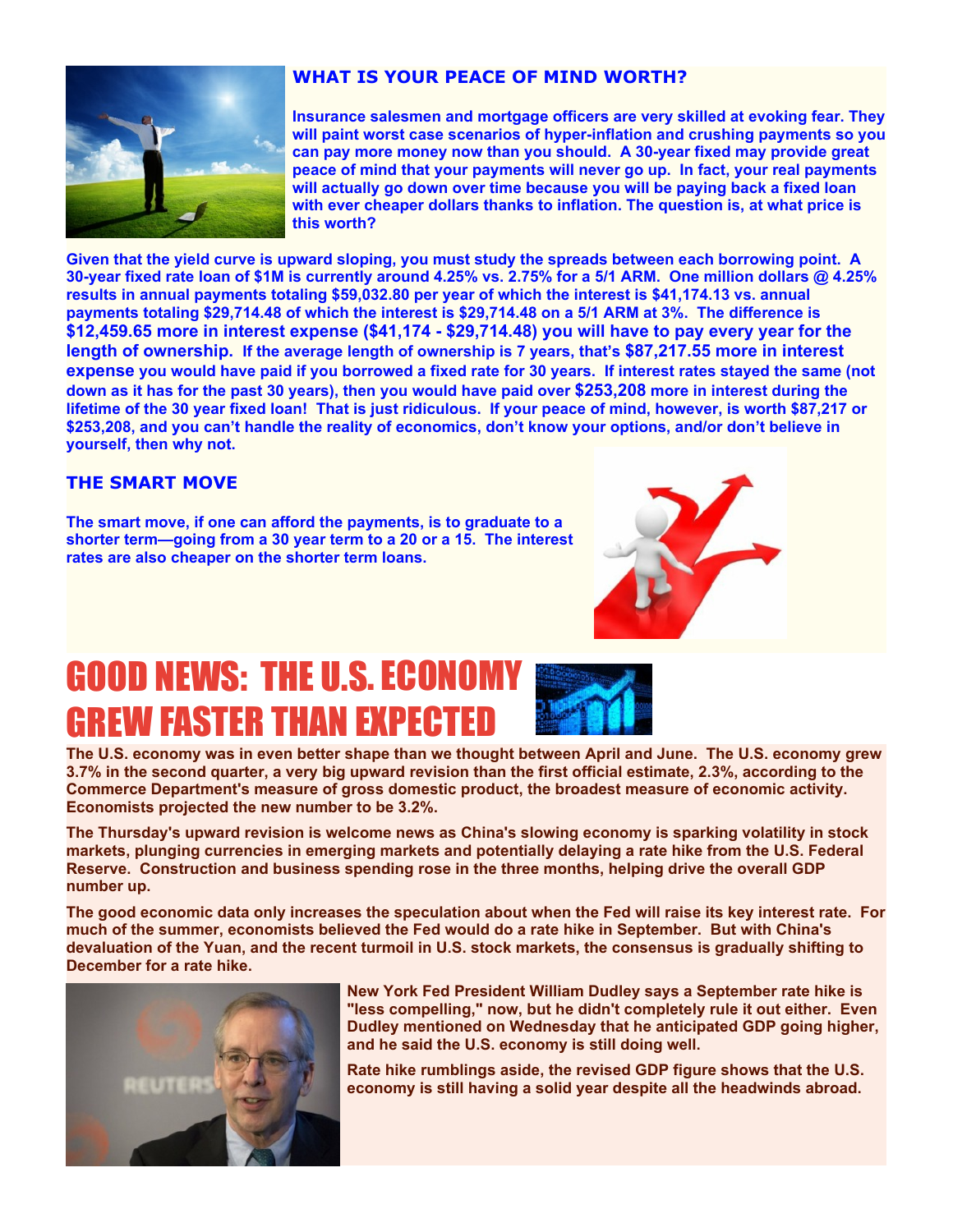# NEW CHANGES FOR MORTGAGE LENDING AS OF 10/3/2015



**As part of the Dodd-Frank Wall Street Reform Act ("Dodd-Frank"), the Consumer Financial Protection Bureau (CFPB) was charged with the task of revising and simplifying the rules regarding mortgage loan disclosures as they apply to mortgage lending under the Real Estate Settlement Procedures Act (RESPA) and the Truth in Lending Act (TILA). The new integrated rule has been placed under TILA, and created new disclosures and associated rules which must be implemented by Creditors for new applications commencing on October 3, 2015 (hereafter referred to as "Integrated Disclosures"). All applications dated prior to October 3, 2015 must use the applicable RESPA and TILA disclosures in effect prior to August 1, 2015.**

- · **Loan Estimate (LE) Replaces Good Faith Estimate (GFE) The final rule requires the use of the "Loan Estimate" (LE), which will replace the "Good Faith Estimate" or "GFE" and the servicing disclosure statement required under RESPA, the right to receive copy of appraisal disclosure under ECOA, and the "early Truth-in-Lending" or "early TIL" required under TILA. The LE must be issued within three business days of receiving the application.**
- · **The Integrated Disclosures must be provided by a Creditor that receives an application from a consumer for a closed-end credit transaction secured by real property on or after August 1, 2015.**
- · **The Integrated Disclosure rules do not apply to the following types of loans:**
	- **o home equity lines of credit,**
	- **o reverse mortgages, or**
	- **o mortgage loans secured by a mobile home or by a dwelling that is not attached to real property**
- · **If the Creditor is a wholesale lender, it may allow the mortgage broker to issue the LE on its behalf**. **If the Creditor allows the mortgage broker to issue the LE, the Creditor is bound by the terms of that LE if the consumer expressed his/her intent to proceed with the transaction within ten (10) business days of receiving the LE.**

#### **Closing Disclosure (CD) Replaces HUD-1/1A**

**The final rule also requires the Creditor to deliver a "Closing Disclosure" (CD) which will replace the "HUD-1/1A Settlement Statement" required under RESPA and the final TIL disclosure required under TILA.**

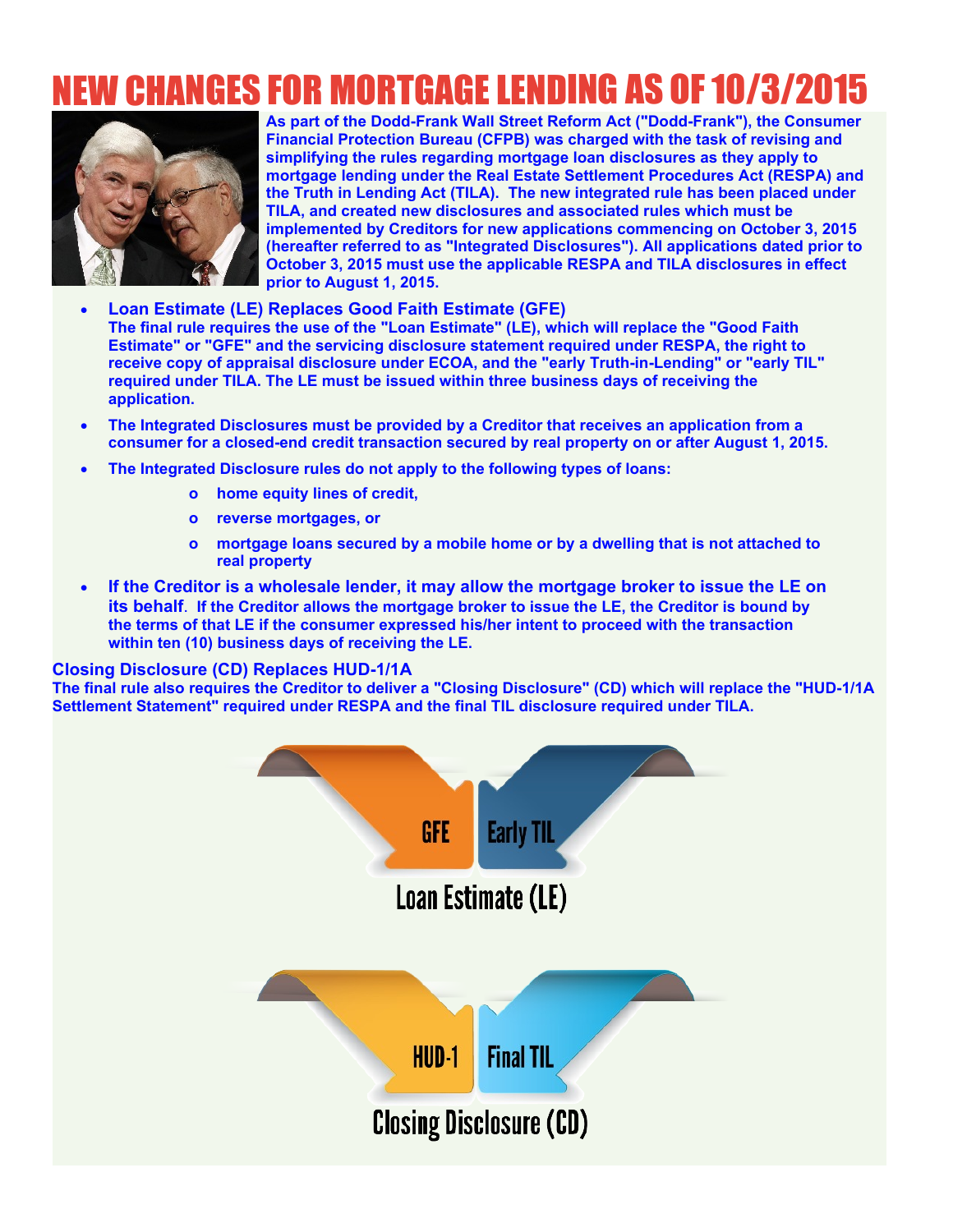# **MORTY'S MAILBAG**

**Q. I see a lot of economic reports that reference the jobs report and the unemployment rate. Can you explain to me how they impact housing and mortgage rates?**

**A. The Jobs report tells us how many NEW JOBS were created in a given month. Traders pay close attention to this report because it is a very good indicator of the strength or weakness of the current economy. If traders feel the current economy is strong, then they'll invest in stocks which usually results in a sell-off of bonds which worsens our rates. However, if traders feel the current economy is weak, then they'll typically pull money out of stocks and invest in safer bonds instead which improves interest rates.**



**What about the Unemployment Rate? The Unemployment Rate affects traders in the same way as the Jobs Report. If it goes up then it means more people are out of work and that means the economy must be weaker, right? If it goes down it indicates a stronger economy. Because the Unemployment Rate goes up or down only slightly each month, it usually has less impact then the Jobs Report, but traders look at it nonetheless.**

**But what about Housing? At about this point, you may wonder how housing factors in. Perhaps, the best way to explain this is with a real world example:**



**Former Gov. Rick Perry of Texas and one-time presidential contender claimed that he knew how to create prosperity. While it was true that Texas has had faster job growth than the rest of the country. But, so did other Sunbelt states with conservative governments. The question, however, remained why?**

**The answer from the Right was that it was all about avoiding regulations that interfered with business and by keeping taxes on rich people low, it encouraged the "job creators" to do their thing. But it turns out that there were big problems with this story, quite aside from misstating the facts.**

**With apologies to Charles Dickens, let's look at "a tale of three cities".**

**One of these cities is the place whose inhabitants tend to call simply "the city." And, these days, it's a place that's doing pretty well on a number of fronts. But despite the inflow of immigrants and hipsters, enough people are still moving out of greater New York—a metropolitan area that, according to the Census, extends into Pennsylvania on one side and Connecticut on the other—that its overall population rose less than 5 percent between 2000 and 2012. Over the same period, greater Atlanta's population grew almost 27 percent, and greater Houston's grew almost 30 percent. America's center of gravity is shifting south and west. But why?**



**Is it, as people like Mr. Perry assert, because pro-business, pro-wealthy policies like those he favors mean opportunity for everyone? If that were the case, we'd expect all those job opportunities to cause rising wages in the Sunbelt, wages that attract ambitious people away from moribund blue states.**

**It turns out, however, that wages in the places within the United States attracting the most migrants are typically lower than in the places those migrants come from, suggesting that the places Americans are leaving actually have higher productivity and more job opportunities than the places they're going. The average job in greater Houston pays 12 percent less than the average job in greater New York; the average job in greater Atlanta pays 22 percent less.**

**So why are people moving to these relatively low-wage areas? Because living there is cheaper, basically, because of housing. According to the Bureau of Economic Analysis, rents (including the equivalent rent involved in buying a house) in metropolitan New York are about 60 percent higher than in Houston, 70 percent higher than in Atlanta.**

**In other words, what the facts really suggest is that Americans are being pushed out of the Northeast (and, more recently, California) by high housing costs rather than pulled out by superior economic performance in the Sunbelt.**